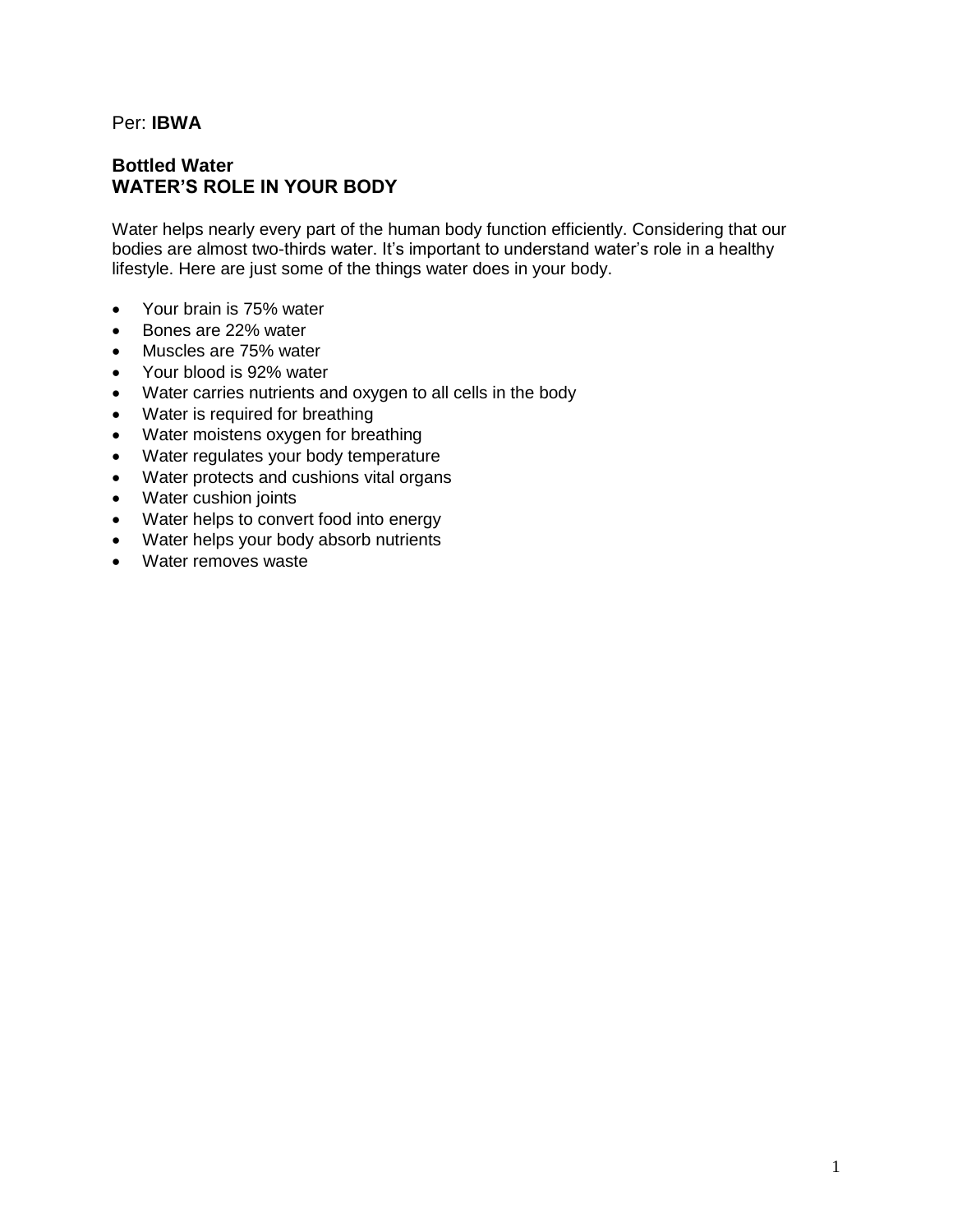## **Is pure water acidic and harmful to your health**

#### **Is pure water acidic and harmful to your health?**

A pH measurement is the intensity of a liquid in terms of its alkalinity or acidity. The pH scale goes from 0 to 14 where 7.0 is neutral. If the pH is above 7.0 the water is alkaline. If the pH is below 7.0 it's acidic. Acidic liquids can range from battery acid to milk. For example the acidity of Battery Acid is 1.0, Wine is 2.3 to 3.8, Soft Drinks are 2.0 to 4.0, Coffee and Tea are 2.5 to 3.5, Beer is 4.0 to 5.0, Most Water 5.8 to 7.0, Milk 6.5.

Beverages can be consumed by the human body whether alkaline or acidic. According to the Merck Manual the world's most widely used medical reference guide, the human body buffers to balance the pH. For example if you were to consume something acidic, your blood would produce more bicarbonate and less carbon dioxide to neutralize the acidity. Likewise, if you were to consume something alkaline, your blood would produce more carbon dioxide and less bicarbonate to balance out the pH.

Some sources want you to believe that consuming pure water will put you body in an acidic state and they recommend drinking water that is alkaline. Even if one was to consume alkaline water, once it hits the highly gastric fluid in the stomach, its alkalinity is gone. Claims about the health benefits of alkaline or acidic water are not supported by credible evidence.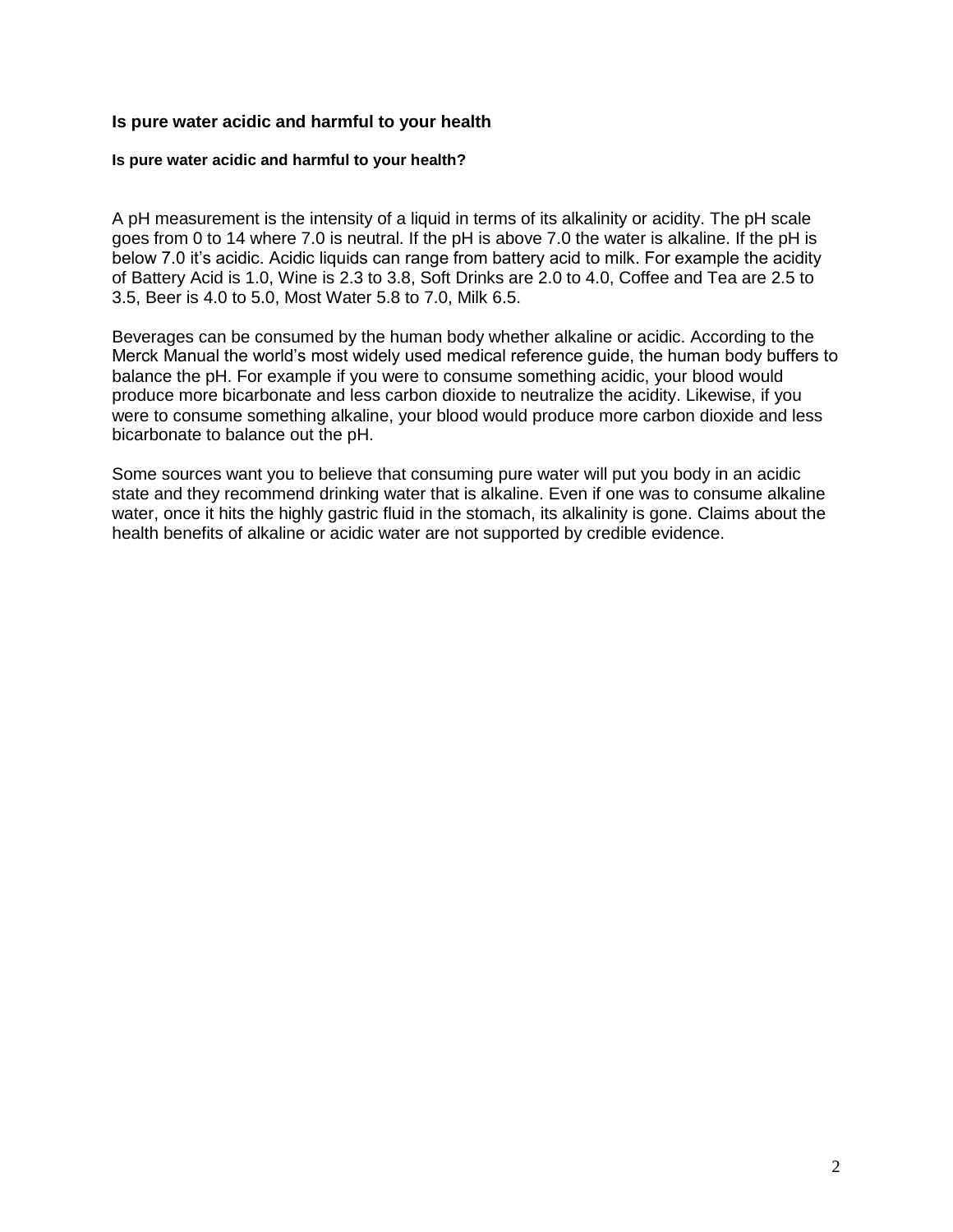# **Bottled Water**

# **BOTTLED WATER MARKET**

Domestic, non-sparkling water is the largest and strongest part of the U.S. bottled water market. Bottled water is the second largest commercial beverage category by volume in the United States. However, bottled water consumption is about half that of carbonated soft drinks and only slightly ahead of milk and beer.

Nearly all of the bottled water sold in the U.S. is sourced domestically. Imported bottled water accounts for only 1.5% of the U.S. market.

According to the Beverage Marketing Corporation (BMC), in 2012 the total volume of bottled water consumed in the United States was 9.67 billion gallons, a 6.2% increase from 2011. That translates into an average of 30.8 gallons per person. While that sounds like a lot, it actually puts the U.S. in  $10<sup>th</sup>$  place when it comes to global per-capita consumption.

Since 2001, Americans have increased their annual per capita consumption of bottled water by more than 11 gallons. The continued increase in per capita consumption indicates that consumers see bottled water as a healthy alternative to other packaged beverages. Consistent with this view, sales revenues for the U.S. bottled water market in 2012 were \$11.6 billion (in wholesale dollars), a 6.7% increase over the previous year.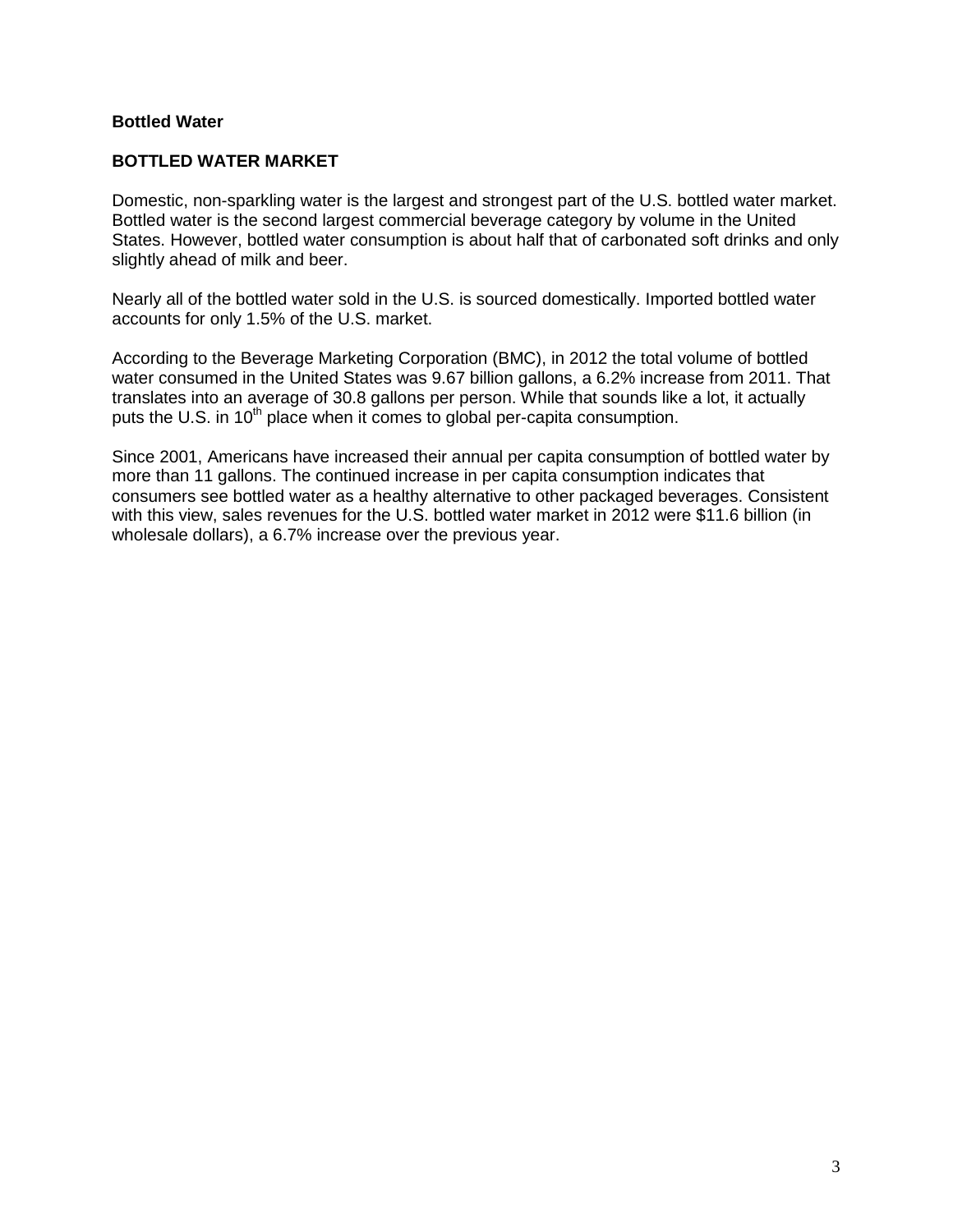## **Per: IBWA**

## **Bottled Water**

## **BOTTLED WATER VS TAP WATER**

Most people who drink bottled water also drink tap water, depending on the circumstances. Drinking water, from the tap or the bottle, is important for healthy hydration and plays a vital role in people's lives. Consumers choose bottled water for several reasons, including taste, quality and convenience. Bottled water is also an alternative to other packaged beverages when consumers want to eliminate or moderate calories, caffeine, sugar, artificial flavors or colors, alcohol, and other ingredients from their diets.

According to the Institute of Medicine and the American Journal of Preventative Medicine, twothirds of American adults are overweight with one-third of those individuals being obese. In addition, over the 30 years, children's obesity rates have climbed from 5 percent to 17 percent.

Drinking zero-calorie beverages, such as water, instead of sugary drinks is regularly cited as a key component of a more healthful lifestyle. The consumption of water – whether from the bottle or the tap – is a good thing. Any actions that discourage people from drinking bottled water are not in the public's interest.

In October 2011, the Drinking Water Research Foundation (DWRF) published the report "Bottled Water and Tap Water: Just the Facts" [\(http://www.thefactsaboutwater.org/\)](http://www.thefactsaboutwater.org/) which supports the fact that drinking water, whether from the tap or a bottle, is safe and that regulatory requirements for both tap water and bottled water provide Americans with clean, safe drinking water.

Differences in the regulation of tap water and bottled water, though minimal, highlight the differences between drinking water delivered by a public water system and drinking water delivered to the consumer in a sealed container.

- Public water systems (tap water) provide quality water for human consumption and other uses (e.g. washing clothes, bathing, and industrial and commercial uses) through a piped distribution system to specific communities. Public water systems are granted exclusive rights to provide water to consumers in a particular geographic or municipal area. Consumers do not, therefore, have a choice of which public water system will provide water to their homes or businesses.
- Bottled water is a packaged food product sold in individual, sanitary, sealed containers. It is intended solely for human consumption. Consumers have a variety of bottled water choices available to satisfy their particular tastes and price preferences. It is sold in many different package sizes, including 3- and 5-gallon containers used in bottled water coolers, 2.5-gallon refrigerator-size containers, and "on-the-go" half-liter, one-liter, and 1.5 liter conveniencesize packages. Consumers choose bottled water for several reasons: taste, quality, and convenience.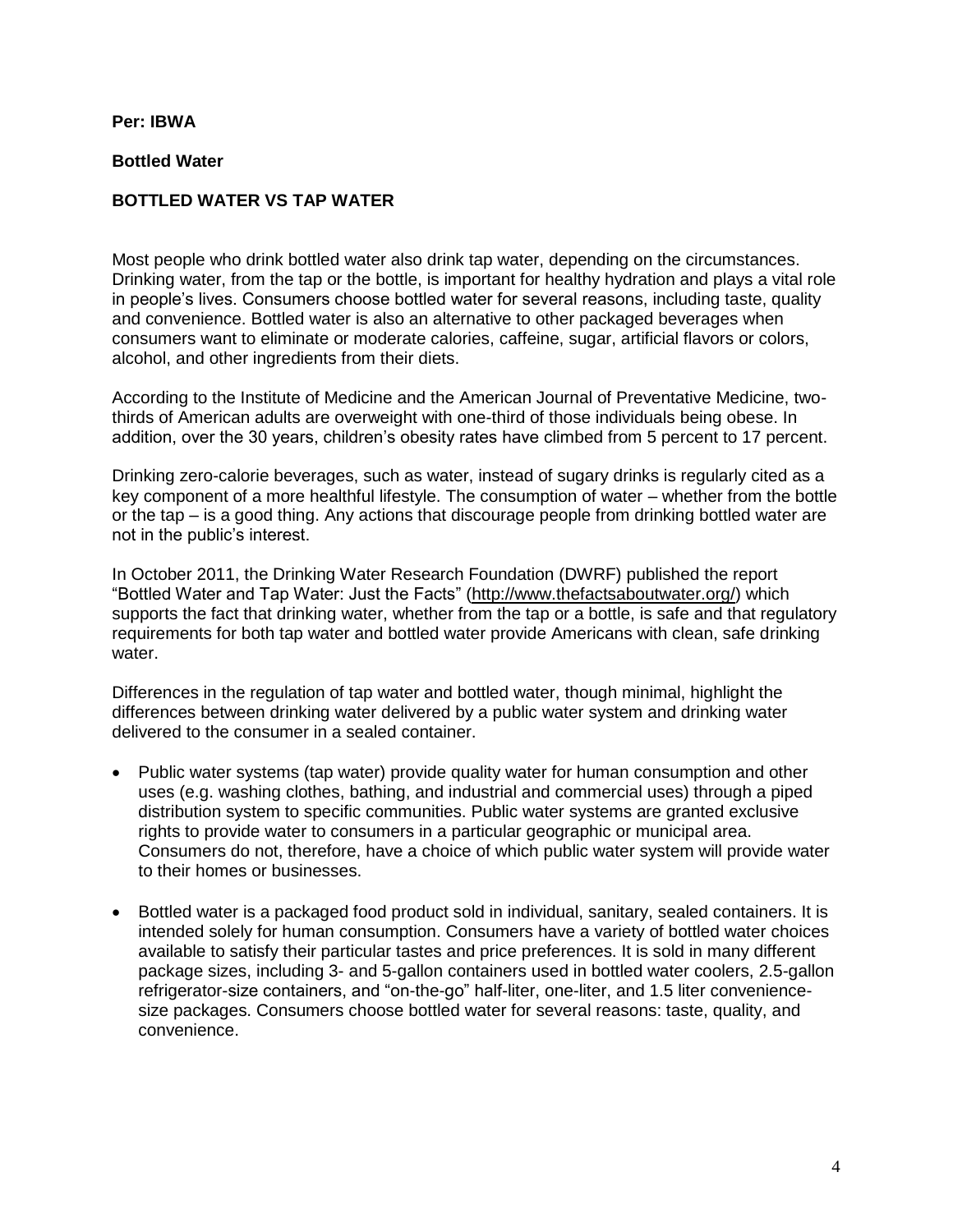## **Per: Homeland Security**

How much water should I store? The rule of thumb is to store at least one gallon per person per day for at least 3 days (for earthquake preparedness). That's 2 quarts for drinking and 2 quarts for food preparation and sanitation. A family of four should store a minimum of 12 gallons of water. Personally, I recommend at least a 10 day supply of water and a 30 day supply if at all possible.

Use the following guidelines when storing water:

1. Store drinking water in carefully cleaned, non-corrosive, tightly covered containers.

2. Store containers in a cool dark place. DO NOT store in direct sunlight. Polyethylene plastics (prepackaged milk and water bottles) are somewhat permeable to hydrocarbon vapors. Keep away from stored gasoline, kerosene, pesticides, or similar substances.

3. Stored tap water should be rotated every 6 months. Prepackaged bottled water should be rotated once a year. Check the pull date on the container. Be sure it didn't sit on the store's shelf for a year before you purchased it. Self Serve Bottled Water should be rotated once a year, as long as the water treatment process includes ozonation.

4. Rotate your stored water with the water you use on a regular basis. This practice helps ensure you don't have water stored longer than one year.

#### Containers That Can be Used for Water Storage

Food-grade plastic or glass containers are suitable for storing water. One-, Three- and fivegallon water containers can be purchased from most outdoor or hardware stores. Any plastic or glass containers that previously held food or beverages such as 2-liter soda bottles or water, juice, punch or milk jugs, also may be used. Stainless steel can be used to store water which has not been or will not be treated with chlorine; chlorine is corrosive to most metals.

55 gal drums, designed specifically for water storage can be difficult to transport, if the need arises, but are of a tremendous value in an emergency. When looking for additional food grade containers, the bottom will be stamped with HDPE (High Density PolyEthylene) and coded with the recycle symbol and a "2" inside. HDPE containers are FDA-approved for food. Containers without these designations aren't OK because of possible chemical interactions between the water and the plastic.

Clean used containers and lids with hot soapy water. Once the containers have been thoroughly cleaned, rinse them with water and sanitize the containers and lids by rinsing them with a solution of 1 tablespoon chlorine bleach per gallon of water. Leave the containers wet for two minutes, then rinse them again with water. Remember to remove the paper or plastic lid liners before washing the lids. It is very difficult to effectively remove all residue from many containers, so carefully cleaned hard-to-reach places like the handles of milk jugs. To sanitize stainless steel containers, place the container in boiling water for 10 minutes. Never used containers that previously held chemicals.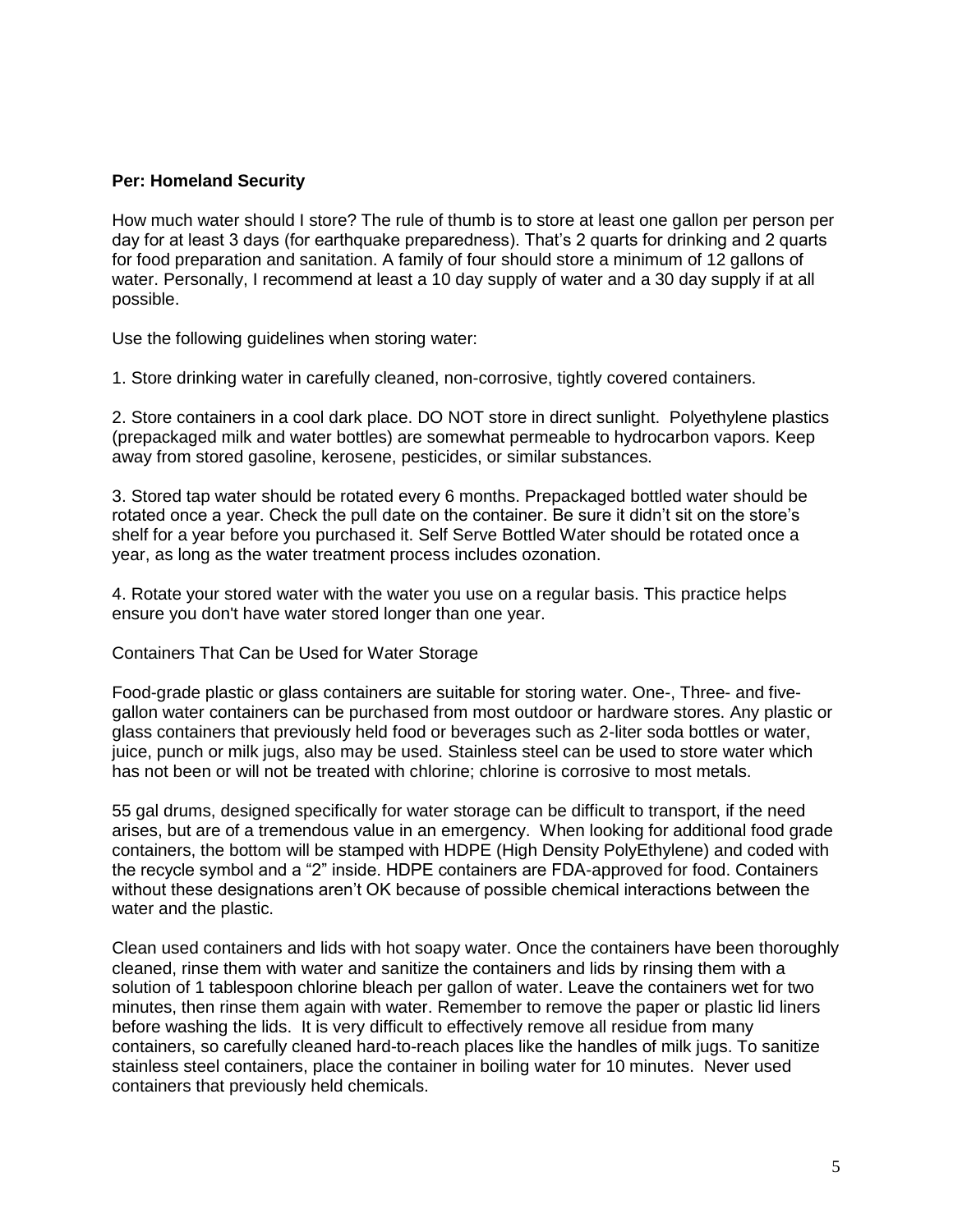## **Do I Need to Treat Water?**

Once you properly clean containers, fill them with potable, or safe, drinking water. All public water supplies are already treated and should be free of harmful bacteria. However, as an additional precaution, it is recommended that you add 5-7 drops, about 1/8 teaspoon, of chlorine bleach per gallon of water stored. This precaution protects you against any lingering organisms in storage containers that may have been inadvertently missed during the cleaning process.

## **Where to Store Water**

Clearly label all water containers "drinking water" with the current date. Store the water in a cool, dry place away from direct sunlight and heat sources. Do not store it near gasoline, kerosene, pesticides or similar substances.

When potable water is properly stored, it should have an indefinite shelf life; however, it's a good idea to use and replace the stored water every 6-12 months. Rotating water this way provides you with an opportunity to experiment and check the amount of stored water against what you require. It also serves as an additional precaution against bacteria or viruses growing in containers which may not have been thoroughly or properly cleaned and sanitized.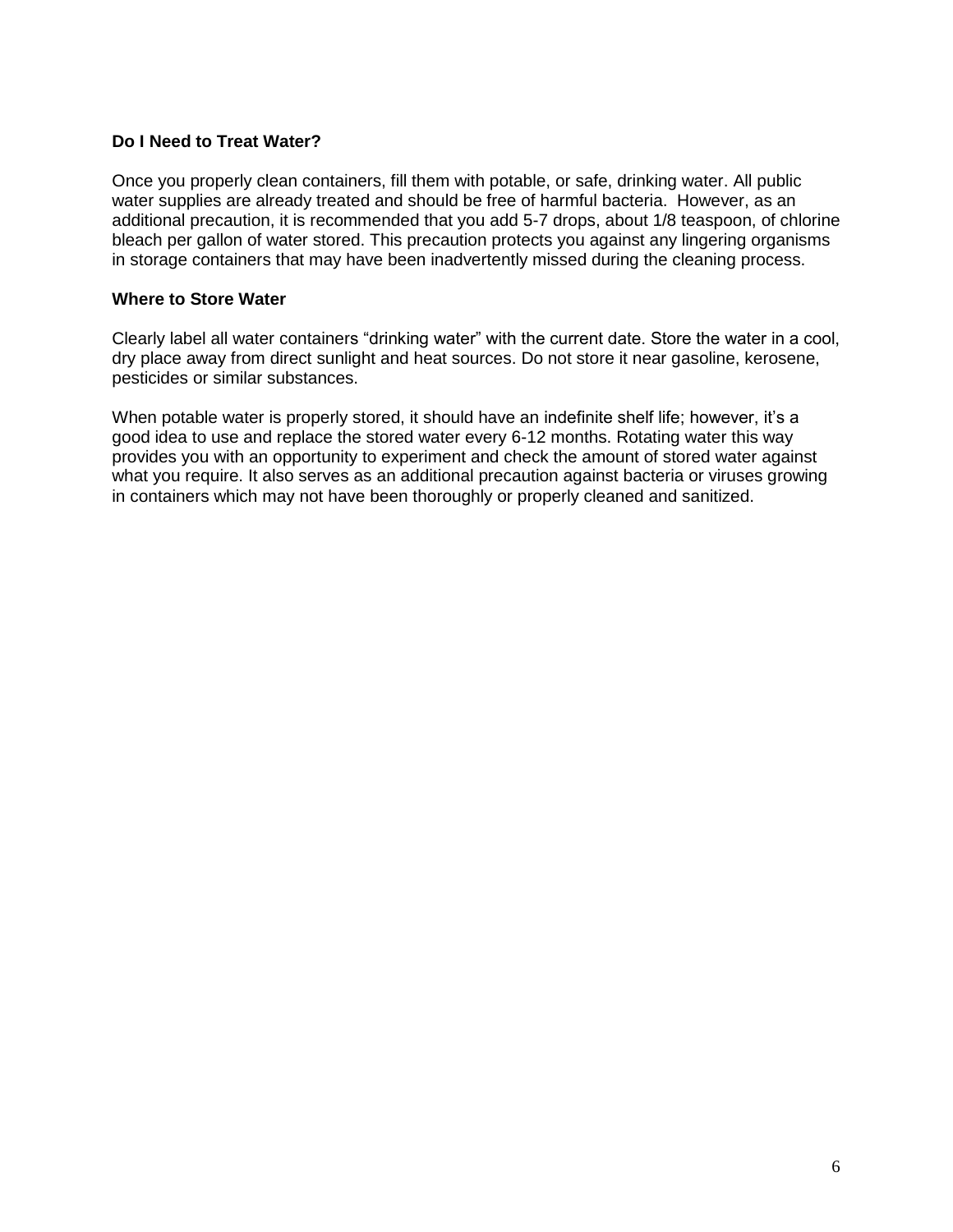## **Per: Survivalists**

## **Survival Planning**

## **HOW MUCH WATER DO WE WASTE IN A DAY?**

While preparing dinner, do we leave the water running in the sink while scrubbing the potatoes? Then we pour out the excess water after boiling them, and leave the water running while we wash out the pan. Water lost? About 10 gallons (not a scientific calculation – just a guess).

How much water it is wasted when we take showers?

We are a spoiled society. We are used to having water fit to drink, bathe in, and cook with, just come out of the tap when we turn it on. A natural disaster could easily disrupt that, like an earthquake that breaks main water pipes.

Did you know that the water in your home pipes is dependent on electricity? No electricity - no water being pumped into your home.

**Take away lesson**: Catch and store any water you can and use it for "gray" water, like for flushing toilets, if it's not purified. Don't forget to label it "DO NOT DRINK."

Since most of us who don't live by a stream or have our own well, we must find a way to save ALL kinds of water and store it for emergencies. But be aware that there are **water storage myths** out there in "cyber world" that stop many from storing water in certain containers as well as methods of storage that may seem like too much trouble. **Read the myths** and don't let them stop you - water is #1 in importance for survival.

#### HOW MUCH IS ENOUGH?

FEMA and other emergency services recommend that we have at least a two-week emergency water supply on hand at all times. Bare-bones survival rations would be ½ gallon per person per day just for drinking and minimal food preparation purposes. You might not think that you drink that much in a day, but I'll bet if you added up all the water, juice, milk, soft drinks, broth, and other liquids, you would be close to consuming  $\frac{1}{2}$  gallon. In an emergency, you may find that you want more liquid than in regular circumstances.

In addition to drinking water, you will need  $\frac{1}{2}$  gallon per person per day for other uses, such as brushing teeth, washing dishes, etc. So 1 gallon per person per day is the bare minimum. On a regular day, you may wash several gallons of water down the drain as you rinse the dinner dishes. In an emergency situation, you will have to keep a watchful eye on the amount used for those purposes. A wet cloth wipe-up may be all your dishes get.

One gallon per person per day is a good general starting amount, but you may need more than that. Take into consideration the specific needs of your family.

Do you have a baby in your house? How much water do you need for preparing formula or baby food? Since babies sometimes spit up and make messes, you'll need sufficient water to clean up.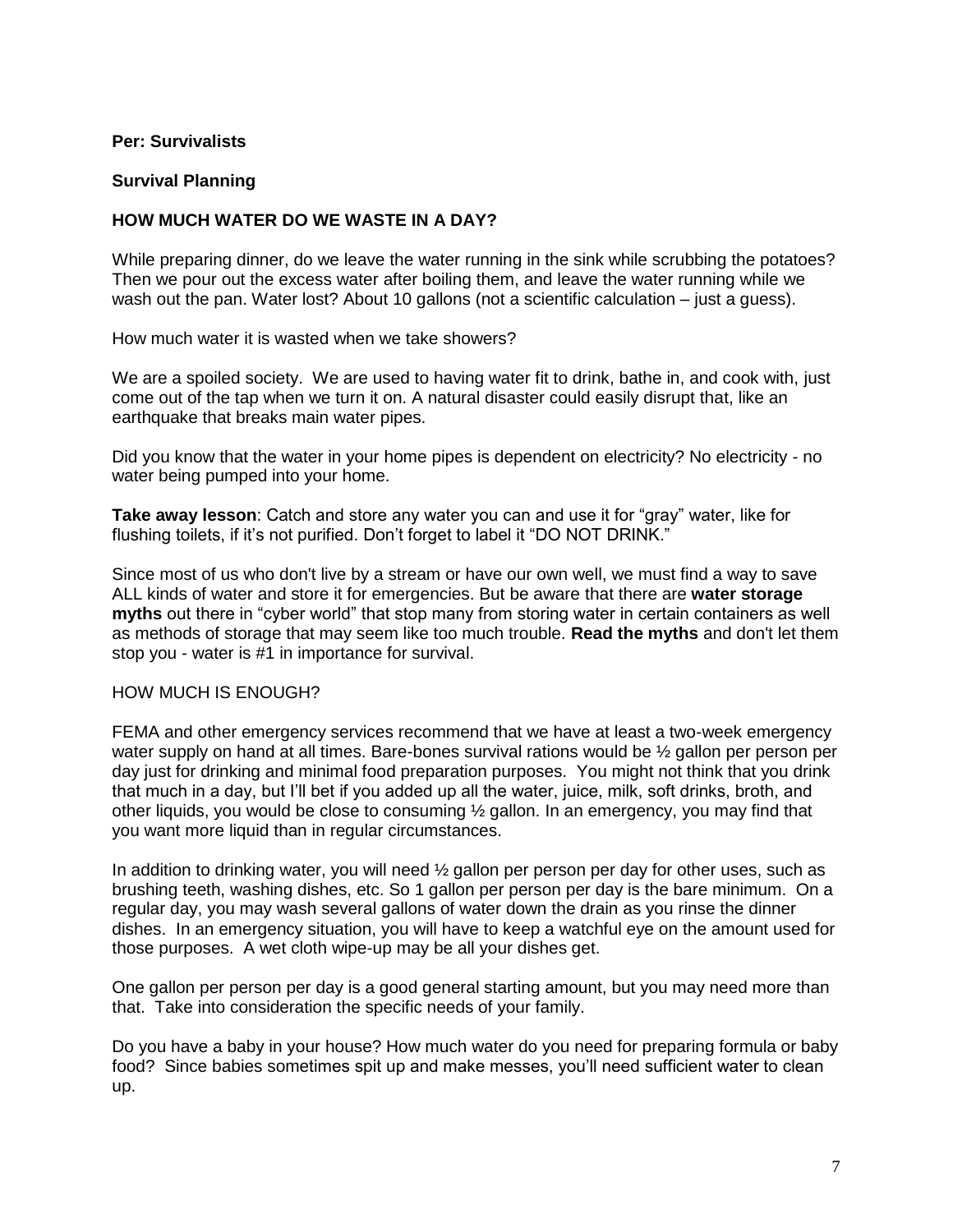Active teenagers usually drink more liquid than adults. Make sure to score plenty of water for active teens.

Is any member of your family an invalid or chronically ill? Do they have an increased need for water to take medications or for personal care?

Do you have pets? If so, you'll need to plan additional water for them.

If the majority of your storage foods are dry or dehydrated, you'll need more water for preparation of those foods.

Do you live in an area where extreme heat is a regular occurrence? Everyone will need more water if that is your situation.

Are you accustomed to drinking more water for good health? If so, cutting back drastically, especially in a time of crisis, could be very difficult physically.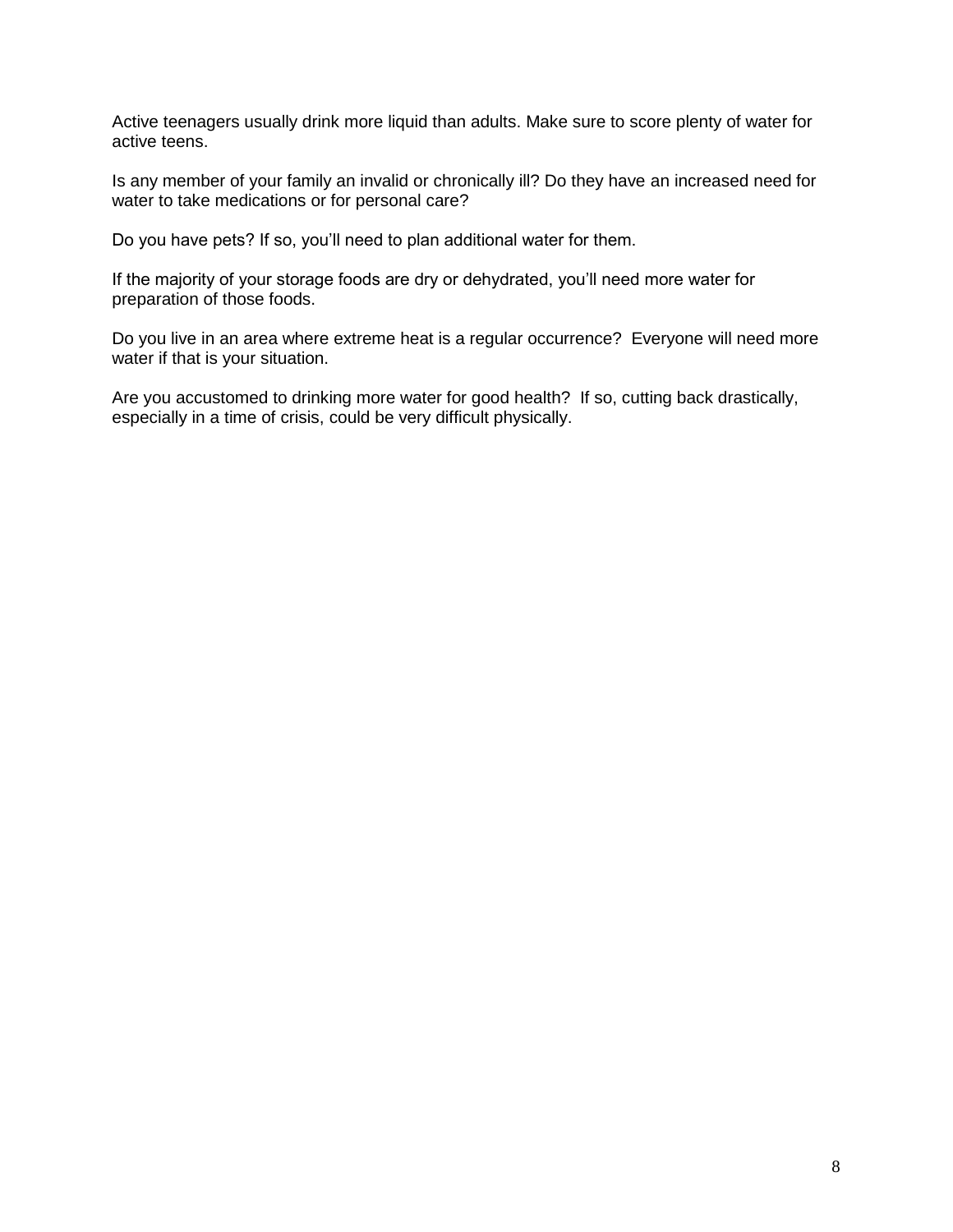# **Per: FEMA**

# **WATER**

Water is an essential element to survival and a necessary item in an emergency supplies kit. Following a disaster, clean drinking water may not be available. Your regular water source could be cut-off or compromised through contamination. Prepare yourself by building a supply of water that will meet your family's needs during an emergency.

## HOW MUCH WATER DO I NEED?

You should store at least one gallon of water per person per day. A normally active person needs at least one gallon of water daily just for drinking however individual needs vary, depending on age, physical condition, activity, diet and climate.

To determine your water needs, take the following into account:

- One gallon of water per person per day, for drinking and sanitation.
- Children, nursing mothers and sick people may need more water.
- A medical emergency might require additional water.
- If you live in a warm weather climate more water may be necessary. In very hot temperatures, water needs can double.
- Keep at least a three-day supply of water per person.

#### HOW SHOULD LSTORE WATER?

It is recommended you purchase commercially bottled water, in order to prepare the safest and most reliable emergency water supply. Keep bottled water in its original container and do not open until you need to use it. Observe the expiration or "use by" date. Store in a cool, dark place.